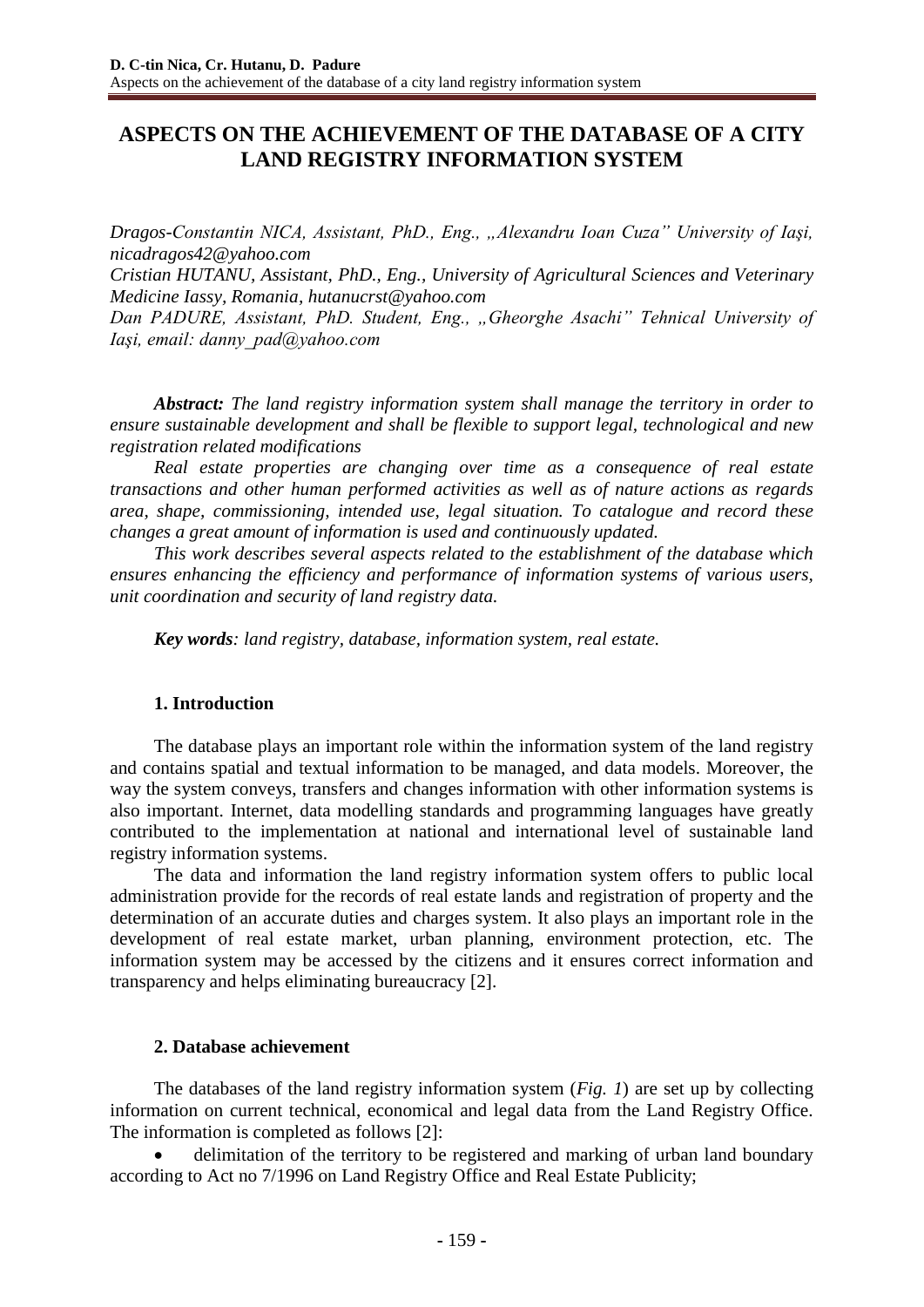updating or preparing the digital cadastral plan which is the basic support of the cadastral works;

identification of real estate owners;

 complete the information contained in the "Property Chart" with: data on land, functional features of the buildings, existence of public utility systems, including their type within the buildings and at the land level, others' requests made by the beneficiary which need site works or declarative data filing;

 collecting detailed data and information on the constructive characteristics of the buildings and, upon request, additional elements on the land geotechnical features in order to evaluate the land and buildings on technical criteria, as well as provision with information needed to establish the minimum land concession price in accordance with the legal provisions;



Fig. 1 – Structure of land registry information system [2]

The graphical database of the land registry information system is created in digital format. All entities defined in the technical regulations must be recorded.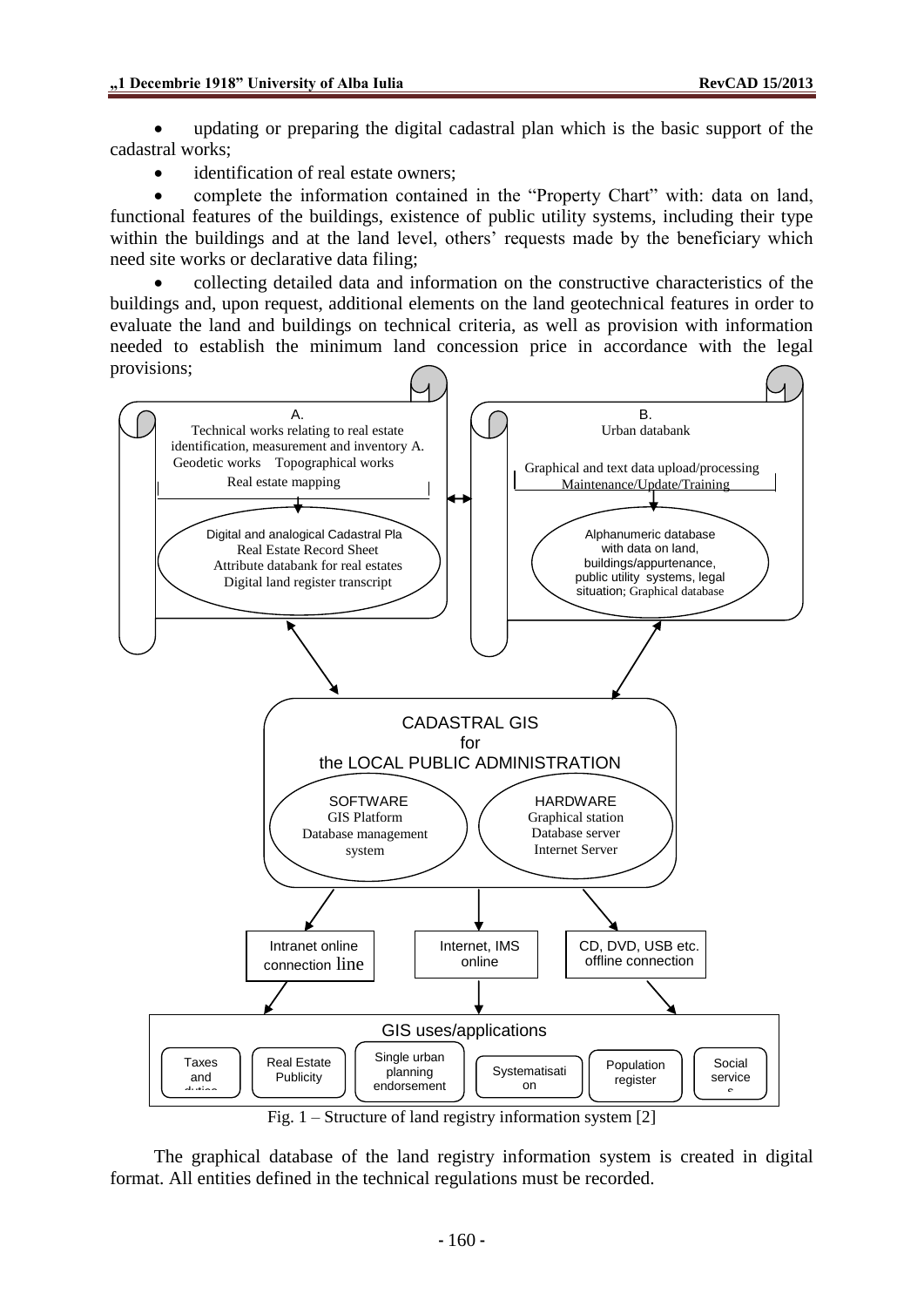After having been collected on site the data must be entered the database as attributes necessary to maintain the information system of the land registry. The attributes connect each spatial feature to the corresponding textual data in the attribute table [3].

The textual data on real estate property and owner may be obtained from:

• titles issued in accordance with Act 18/1991;

 property layout plan with indication of borders to adjoining properties prepared for real estates in order to be recorded in the Real Estate Register;

 documentation made as per GD 834/1991 and agreed by Land Registry Office and Real Estate Publicity;

• interviews made by the contractor on site in the case of the real estates without documents or without one of the above-mentioned document.

After being collected the data are validated and verified.

All data is summarized in database reports – cadastral registers which are the basic documentation of the cadastral works.

The creation of the databases is the most important and time consuming stage since the quality and accuracy of the results depend on the integrity, consistency and precision of the databases [4].

The data provided for by the ortophoto map, the already existent plans, site measurements and the data extracted from documents or following the interviews, site identification enable the achievement of the graphical and textual database of the informational system of a city land registry.

## **3. Database design**

In the phase of database design decisions are taken with regard to the data structures and existent interdependence relations. Database design consists of the following: identification of data layers and their corresponding attributes, establish storage parameters for each and every attribute, registration of coordinates. Therefore:

The identification of data layers and their corresponding attributes refers to determining the data to be included in the databases, a process performed in several steps:

• Identification of geographic elements and related attributes is determined by geographic analysis and realization of digital topo-geodesy products. There are attributes specific to each geographic element depending on the analysis criteria.

 Organisation of data layers is realized according to the types of data and thematic organisation of the graphical elements depending on significance, respectively. The data layers are organized so that the punctual, linear and polygonal elements are stored in separate data layers. The factors influencing the organization of geographic elements in data layers vary according to the context of the developed application.

 The data layers are identified by collecting data layers in a single basic map or separate maps. In these cases the creation of original map separate for each layer is easier. The necessary geographical elements stored as *X, Y* pair of coordinates in the digital database together with the corresponding attributes are obtained following digitization.

The storage parameters for each attribute are established by:

• Coding since some attributes may be stored as a code more efficiently and easier than a character string or numerical values description.

On database design it has to be therefore considered that the graphical elements may be grouped in more classes in coded format.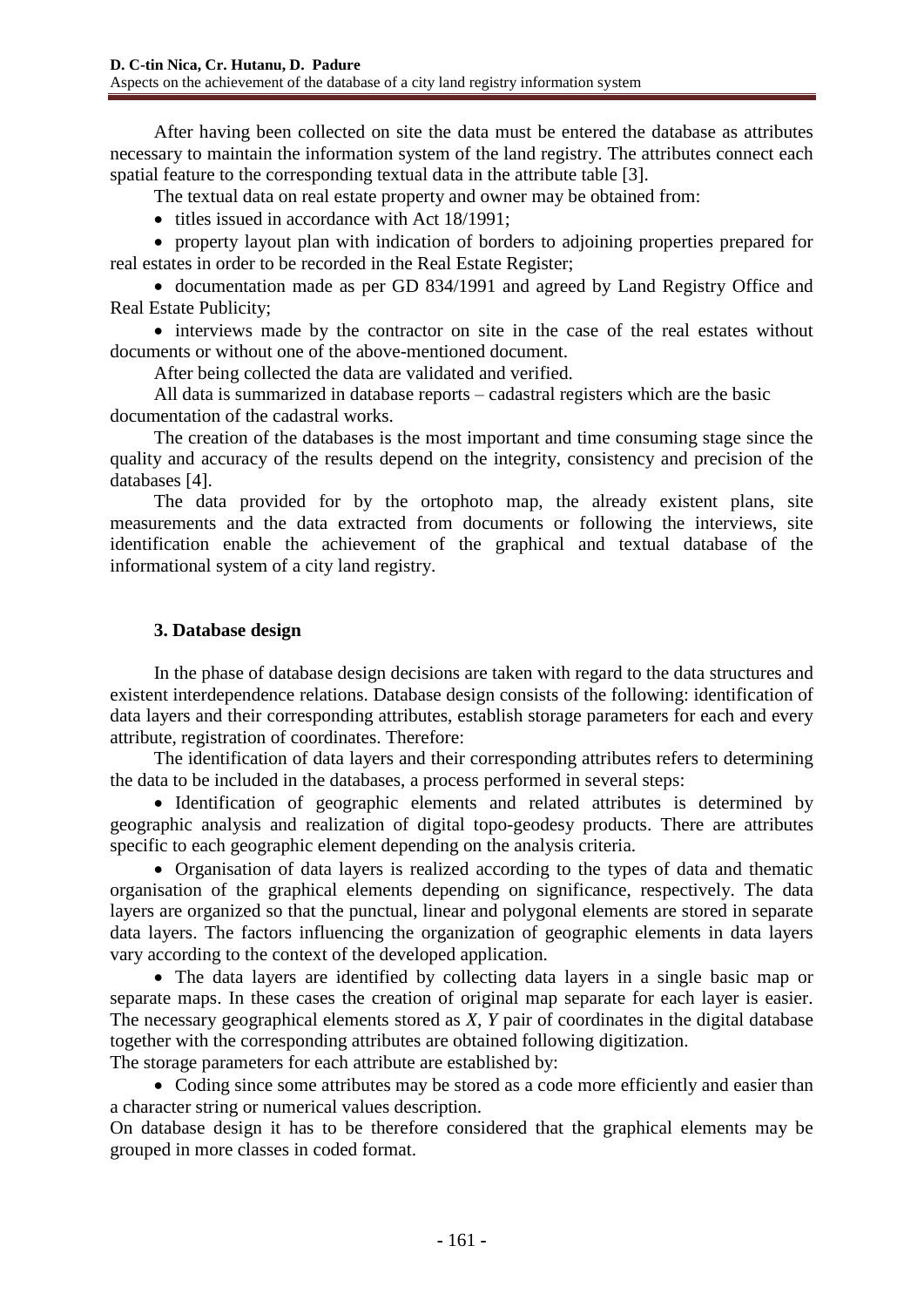**The storage of data** must consider the memory space necessary for each element since large data volumes require large storage space. For the numerical fields the number of needed figures and decimal places must be determined. The smaller the file size is, the less memory space for an attribute is required.

 **The data dictionary** is a list that keeps the name of attributes and description of attributive values, including a description of each code, if necessary. The data dictionary for the database is a reference element in the development of LIS specific project in order to ensure transfer of information between systems.

Recording of coordinates refers to memorizing the special position of the data layers in the structure of the databases. When the data in a certain layer combine with the data in another layer the same coordinates data must overlay exactly. If the coordinates are registered at poor accuracy, relative movement issues occur.

A land information system (LIS) uses external databases, which enables processing large quantities of information, for example in Microsoft Access. The design of databases consists of structuring the data in tables, defining attributes to table fields and data types in each field, relating the tables, loading the data in tables.

The database design is achieved by establishing the organisation and codification of attributes. For example, the end-use categories are identified for each property and recorded in the Property Chart by means of codes.

The database of a city contains alphanumeric information which is integrated in tables.

The databases tables are created to reduce data redundancy and allow for their relationing [1]. The information is grouped in distinct categories such as: data on owners, street classification, nomenclature of administrative units, nomenclature of places, etc. The table design consists in defining its fields and the types of data adequate for each field (*Fig. 2*). Each table to be designed must contain a unique identification code (internal key), name of fields (attributes) and an external key (if relating to another table). Each field may be provided with options to be selected from a drop-down box.

| Imobil                                                |      |                         |            | Proprietar              |              |                     |  |
|-------------------------------------------------------|------|-------------------------|------------|-------------------------|--------------|---------------------|--|
| Field Name                                            |      | Data Type               |            |                         | Field Name   | Data Type           |  |
| Imobil id                                             |      | AutoNumber              |            | <b>Proprietar_Id</b>    |              | AutoNumber          |  |
| Imobil nr cad                                         |      | Text                    |            | Proprietar_prenume      |              | Text                |  |
| Imobil area                                           |      | Number                  |            | Proprietar_nume         |              | Text                |  |
| Imobil t destin id                                    |      | Number                  |            |                         |              |                     |  |
| Imobil folosinte id                                   |      | Number                  |            | Proprietar adresa id    |              | Number              |  |
| Imobil pcad                                           |      | Text                    |            | Proprietar tip          |              | Text                |  |
| Imobil scad                                           |      | Number                  |            | Proprietar_cnp          |              | Number              |  |
| Imobil proprietar id                                  |      | Number                  |            |                         |              |                     |  |
| Imobil nr postal                                      |      | Text                    |            |                         |              |                     |  |
|                                                       |      |                         |            |                         |              |                     |  |
| General Lookup                                        |      | <b>Field Properties</b> |            |                         |              |                     |  |
| <b>Field Size</b>                                     | 50   |                         | ×.         |                         |              |                     |  |
| Format                                                |      |                         |            |                         |              |                     |  |
| <b>Input Mask</b>                                     |      |                         |            |                         |              |                     |  |
| Caption                                               |      |                         |            |                         |              |                     |  |
| Default Value                                         |      |                         |            | General Lookup          |              |                     |  |
| Validation Rule<br>Validation Text                    |      |                         |            | Field Size              | Long Integer |                     |  |
| Required                                              | No   |                         |            | New Values<br>Increment |              |                     |  |
| Allow Zero Length                                     | Yes. |                         |            | Format                  |              |                     |  |
| Indexed                                               | No   |                         |            | Caption                 |              |                     |  |
| Unicode Compression<br><b>Yes</b>                     |      |                         |            | Indexed                 |              | Yes (No Duplicates) |  |
| <b>IME Mode</b><br>No Control                         |      |                         |            | Smart Tags              |              |                     |  |
| <b>IME Sentence Mode</b><br>None<br><b>Smart Tags</b> |      |                         | Text Align | General                 |              |                     |  |

Fig. 2 – Boxes of designed tables: Property and Owner

Figure 2 shows how the tables are created: with the name of the field attributes, type of data for each attribute and properties for each field.

**Relating tables** consists in creating connections between the tables of the database in order to create forms and to load errorless data. Three types of relations may be achieved within the tables of a database [2]: one-to-more, one-to-one, more-to-more.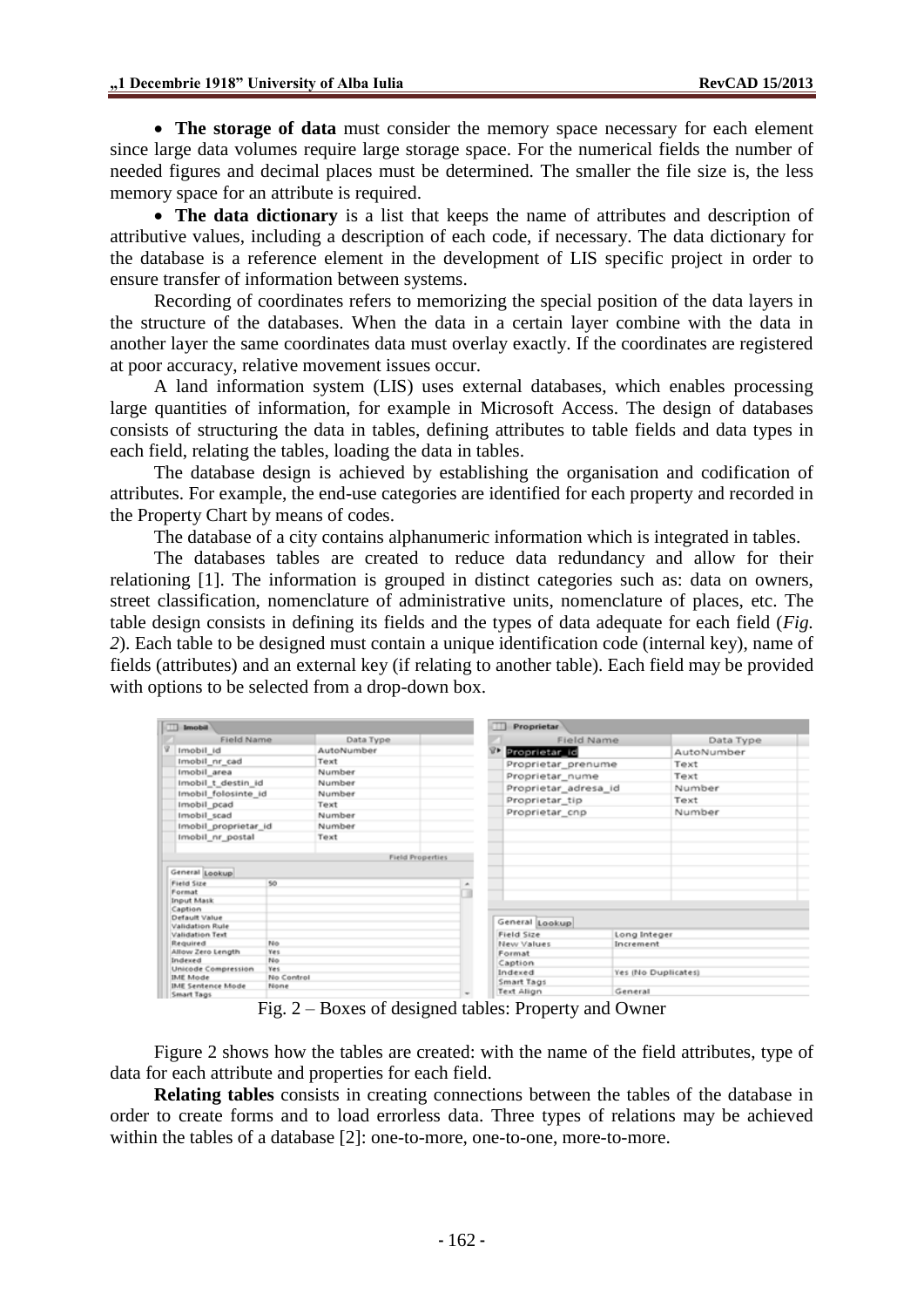The achieved database uses the one-to-more type of relation. For example, the relation one-to-more connects the table Cadastral\_sector and table Property, meaning that a cadastral sector has more properties.

The diagram showing the relationing of all database tables is presented in *Fig. 3.*



Fig. 3 - Relating the database [2]

The forms are intended to limit the access to the database tables and eliminate the errors in the data insertion process. A form has been created for each table. A table has been selected (Owner) and then its fields have been chosen. If the table contains an external key (Owner\_Address\_id), in order to facilitate the data loading procedure, select the table Address and then the fields which contain the address and number of owner. To this end the tables have been related by means of the one-to-more relation. The other forms have been designed following the same stages.

After having designed the forms, the alphanumeric data of each table must be loaded: open the form and enter the data in its columns. For the table to be related the external key code is automatically entered by selecting the name of the code located in the column of the second related table [1]. The other forms have been loaded as shown in *Fig. 4.*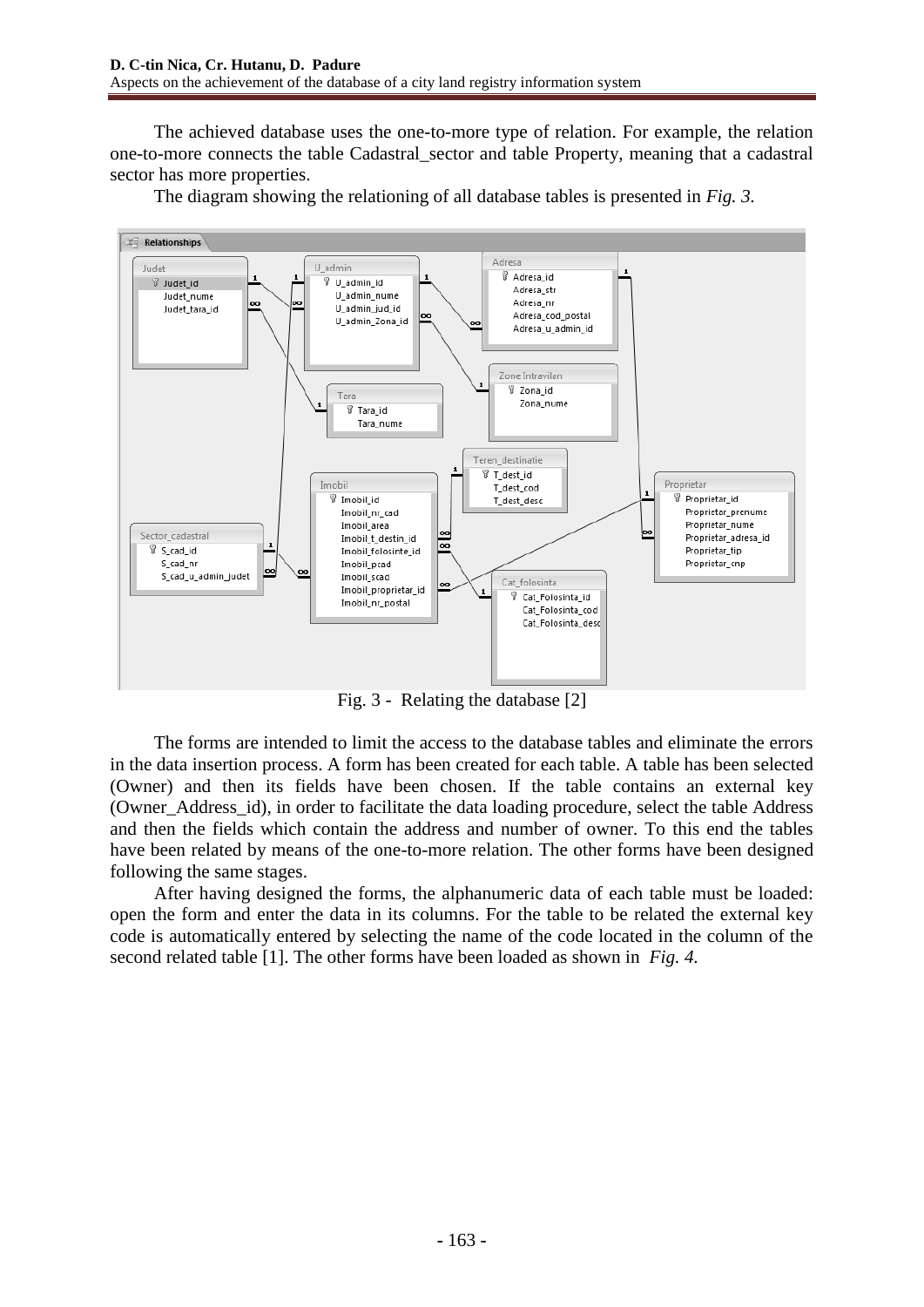

Fig. 4 – Data loading of tables Owner and Property using forms Owner and Property, respectively

The database tables populated with alphanumeric data contain such data as: country and neighbouring countries, surrounding counties, city and neighbouring administrative units, lands within the built-up area, cadastral sectors of the built-up area under study, end-use categories of lands, properties and owners and their addresses [1].

The interrogation of the textual data is a data selection process according to certain criteria. Further to interrogation a new database table is created. From all related tables only the necessary information is collected in order to attach and connect the textual database with the graphical data (*Fig. 5).*



Fig. 5 – Connection between the table records and graphical data

The connection between a graphical object and a file of another application is made by the hyperlink function. This function may associate the drawing only one external file of image, jpg., tif., gif., bmp., png. type, such as: property imagine *(Fig. 6)*, title, owner photo, etc.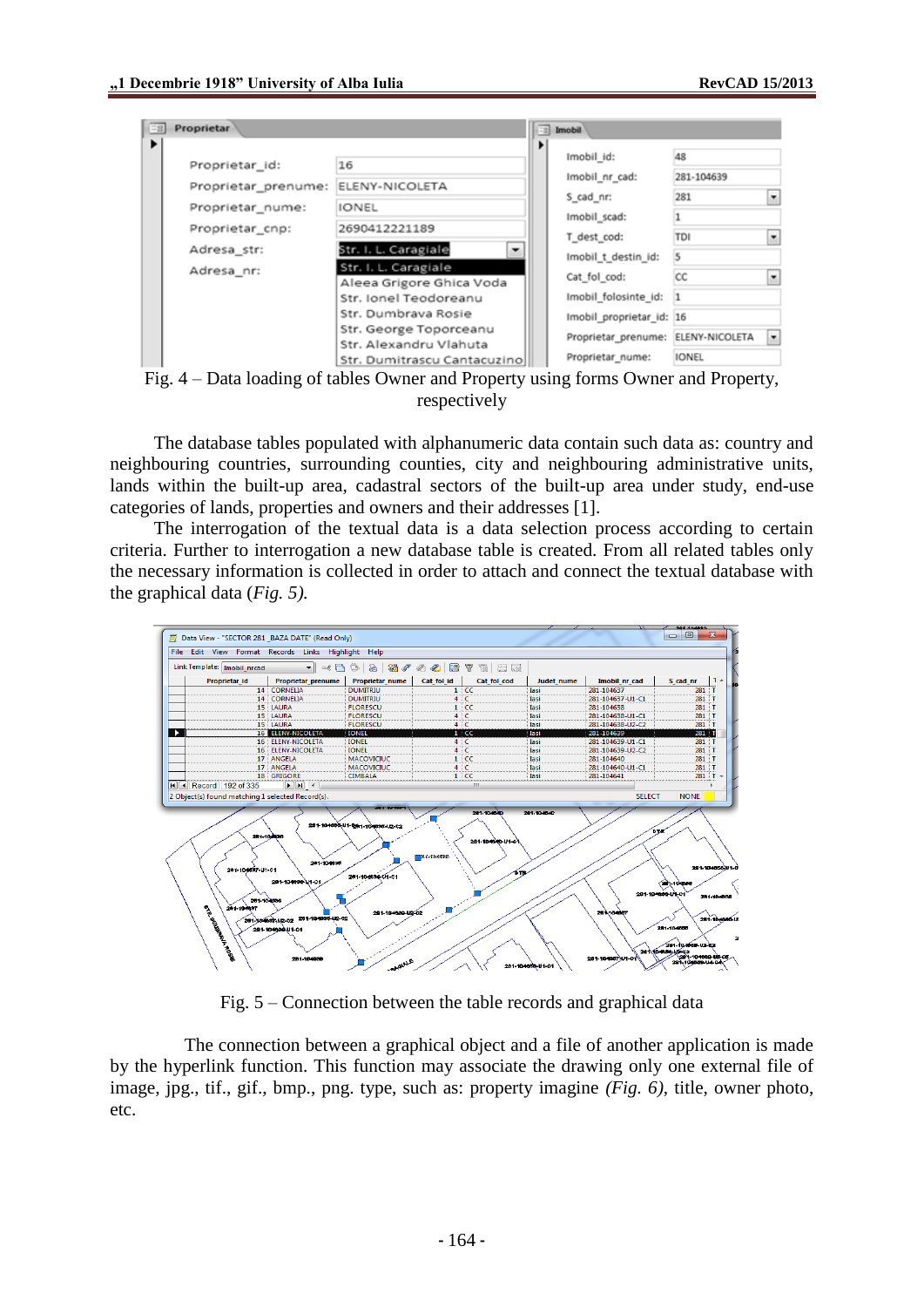Aspects on the achievement of the database of a city land registry information system



Fig. 6 – Hyperlink between the graphical frame on the digital cadastral plan of a building and its photo in jpg. format

The architecture, building stage and actual technical condition of the building are visualized by means of that image. The file may be modified, processed and saved while keeping the hyperlink with the object in the drawing.

The simplicity of the relating database structure enables easy formulation of interrogation by relational languages. They are very flexible and give the possibility to larger categories of users to use databases.

The **relational data model** offers such advantages as interrogation, retrieval and data integration mechanisms, but is limited as regards data types likely to be implemented in the Relational Database Management Systems (RDMS). The models ensure the assumption that new data types introduction is possible and may extend the standard interrogation language (SQL) so that to interact with special data types [2].

The achievement of a database aims at making available real and complete data on properties to interested parties in any moment. The final cadastral reports (property cadastral register and owners, possessors and other holders alphabetic register) represents a general image on the databases. The cadastral registers are essential reports of the information system of the land registry and contain important information organized under tables, grouped in useful ways and being very easy to be followed.

Since the reports contain confidential personal data, the database is secured and the access to information is made by means of a password entered by a limited group of empowered persons.

# **4. Conclusions**

The land registry information system ensures the storage and close-linkage of a large range of graphical and textual data and coordinates such activities as property management, collection of taxes and duties, city planning, territorial systematization, etc. providing for possibilities to improve the effectiveness of the entire administrative infrastructure.

The features of the geographical information systems and databases management systems have progressed due to the presence in many fields of activity of the geographical information systems, the large volume of information to be managed and traded and interoperability and standardisation of information. Thus the databases have progressed from the utility type to the multi-user type [5]. The development trend in the domain of databases tends to orientate towards applications field.